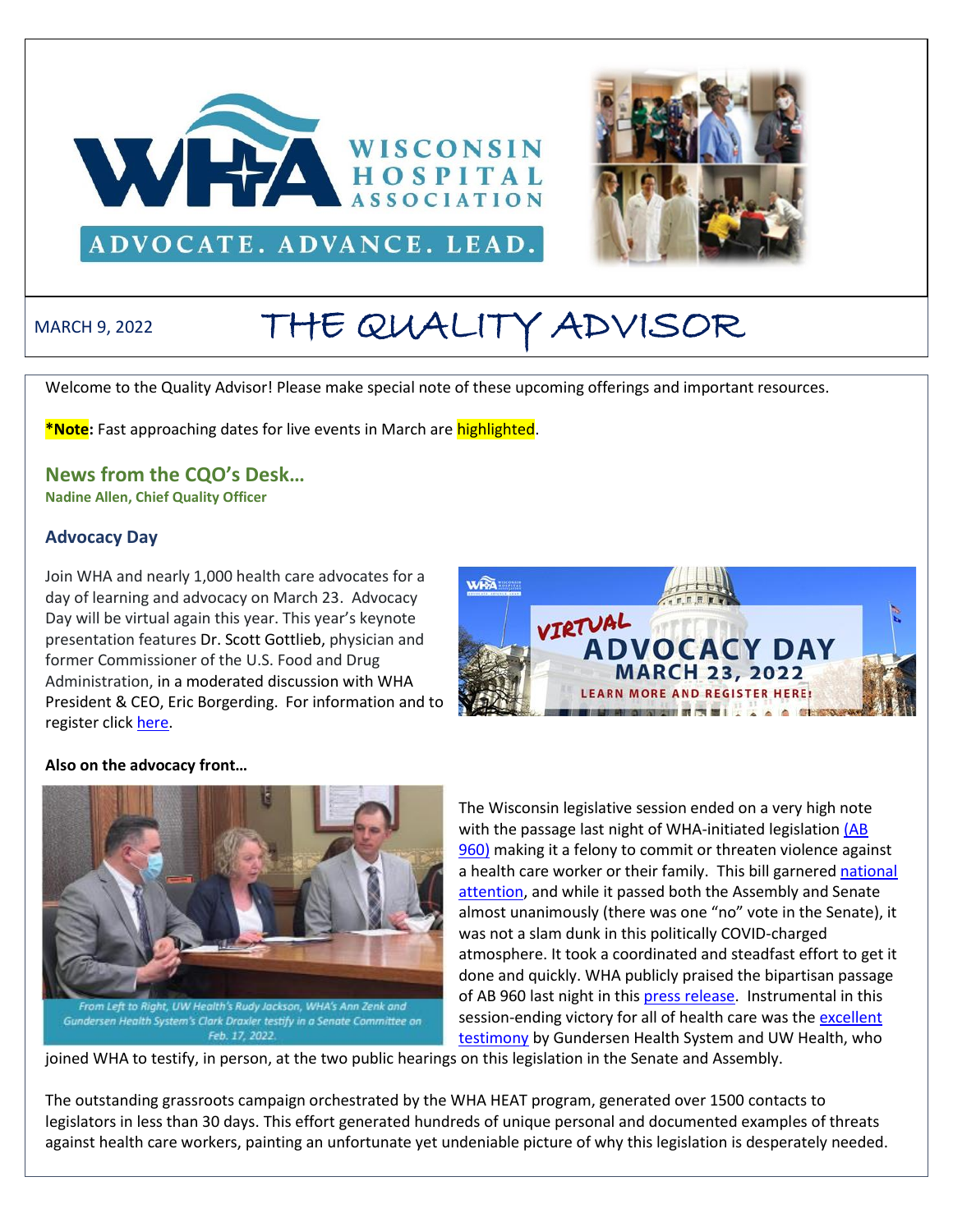The once again exceptional advocacy effort that brought together WHA's lobbying, policy, legal and grassroots arms and member GR teams resulting in this bill being introduced and passed in just 29 days and counted Speaker Robin Vos and Majority Leader Devin LeMahieu as its lead authors.

A few weeks ago, WHA began working with the Wisconsin Department of Justice to craft model signage that can quickly be posted in your facilities once the bill is signed into law. **Watch for more to come on that, including a member webinar.** We are confident this legislation will be signed into law by Governor Evers within the next few weeks and are working with his office on a special occasion where that can happen.

# **Recent Quality Alerts**

[WHA Quality Alert: CMS Delays Star Ratings Update](http://www.wha.org/Home/Common-PDFs/QA2-21-22.pdf)

# **Note This**

#### **AHA's Biennial Health Equity survey deadline extended**

The AHA's [Institute for Diversity and Health Equity](https://ifdhe.aha.org/) (IFDHE) would like your help to secure robust health equity data from our mutual members by completing the biennial **Health Equity, Diversity and Inclusion Survey.** The deadline to complete the survey is now **March 31, 2022.** Your feedback is very important as it provides our Associations an opportunity to learn from the field and helps respective hospital associations to understand, assess and address the issues around diversity, equity and inclusion. We encourage your hospital to complete the survey by **March 31st**. All questions in the survey will be treated as confidential and answers will not be released without expressed, written permission. However, the AHA will share aggregate state, not individual hospital data, with us, as your state hospital association, upon request. The aggregate survey findings will be disseminated by the AHA in various ways, including reports, presentations and educational forums. A robust data set will also inform policy changes to support equity in patient care and workforce improvements.

Participation in this survey is voluntary yet essential to learning more about how to support hospitals and health systems in their efforts to advance equity. Please se[e this blog post](https://www.aha.org/news/blog/2021-12-15-painting-picture-state-health-equity-diversity-and-inclusion-using-data) authored by Joy Lewis, AHA's senior vice president of health equity strategies and executive director of IFDHE, for details on why your participation in the survey is so important.

**The deadline for completing the survey is March 31**. Clic[k here](https://americanhospital.qualtrics.com/jfe/form/SV_eVgOiDSt5F2uRmu) to access the online survey and enter your login formation [HOSPITAL NAME - Login: LoginID - Password: IFDHE2022]. You can also download a PDF copy of the survey from the bottom of the login page.

# **Upcoming Events**

# **Advancing Health Equity During the COVID-19 Pandemic Shared Learning Forums**

These forums originally scheduled for February were postponed until March. They are hosted by the DHS COVID-19 Response and Recovery Team Fridays from 12:00 pm – 1:00pm. Each session features a community leader sharing experiences, barriers, practices, and lessons learned for advancing Health Equity during the COVID-19 pandemic. March forums will spotlight the work being done to advance Health Equity in marginalized populations. [Register here](https://dhswi.zoomgov.com/meeting/register/vJIsdO-vqjsiExVGtZXPVy_0x412qZiLJbQ) and see [flyer](http://www.wha.org/Home/Common-PDFs/March_Advancing-Health-Equity-Forum-Flyer.pdf) for more information. Attend all or choose the sessions that work best for you:

- \*Friday, March 11, 12:00pm 1:00pm: Black Health Disparities
- Friday, March 18 12:00pm 1:00pm: Hmong Communities
- Friday, March 25, 12:00pm 1:00pm: Refugee Populations

#### **Wisconsin Quality Residency**

**MODULE F – Using Data to Make Decisions Wednesday, March 16, 2022 | 9:00 – 4:00 | Zoom (Virtual)**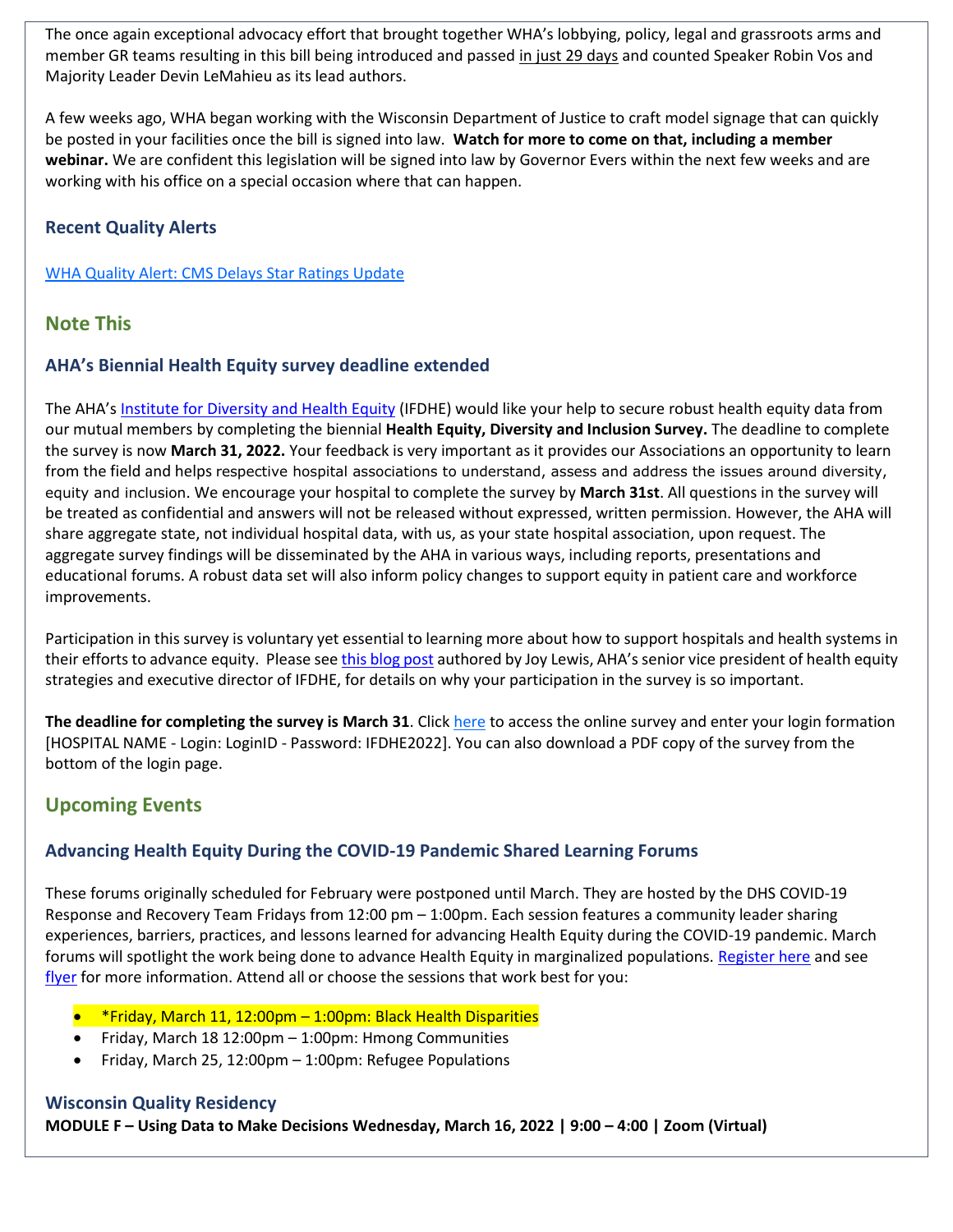#### **Learning Objectives**

- Work with your data (run charts, pareto charts, control charts)
- Apply descriptive statistics for data analysis
- Understand 'days since' measures for rare events
- Use data to make decisions: understanding the importance of measuring and documenting key processes for outcome measure improvement
- Present your data (how to display data to communicate improvement efforts: using your data to build displays)

**MODULE G – Project Facilitation and Implementation, Wednesday, April 20, 2022 | 9:00 – 4:00 | Zoom (Virtual)** 

# **Learning Objectives**

- Determine how the Quality Professional can successfully facilitate projects
- Explain key points to project implementation
- **■** Investigate project management tools
- Integrate Principals of Change Management into practice

If you are interested in joining one or more of the individual program modules, please see the full program summary and guest registration information [here.](http://www.wha.org/Home/Common-PDFs/WI-QR-ProgramGUEST-SCHEDULE-2021.pdf) The cost per module is \$250.00. To learn more, email Jill Lindwall, WHA Clinical Quality Improvement Manager, at [jlindwall@wha.org.](mailto:jlindwall@wha.org)

# **2022 Wisconsin Health Literacy Summit**

The Wisconsin Health Literacy Summit is the largest health literacy conference in the Midwest and is scheduled to take place in-person on April 4 - 6, 2022, at The Edgewater in Madison, Wisconsin. This year's theme is **Embracing Health Literacy in the New Normal: Digital Communications, Telehealth, Health Insurance, and Health Equity.**

- The Summit has 300-400 attendees, including a variety of healthcare, research, public health, literacy, health IT, and insurance professionals.
- It provides an opportunity to share interventions, tools, and strategies to improve health communication and patient outcomes.

# 2022 Wisconsin Health Literacy Summit



To Register and for details and more information: [https://wisconsinliteracy.org/events-news/event/2022/04/06/2022](https://wisconsinliteracy.org/events-news/event/2022/04/06/2022-wisconsin-health-literacy-summit/354726) [wisconsin-health-literacy-summit/354726](https://wisconsinliteracy.org/events-news/event/2022/04/06/2022-wisconsin-health-literacy-summit/354726)

# **Journey to a Healthier Wisconsin**

The WHA Quality Team in collaboration with WHA Information Center will hold its second of four *Journey to a Healthier*  Wisconsin webinars April 27<sup>th</sup>. Save these dates and **Register here** for upcoming webinars:

- April 27
- July 27
- October 26

The recording, slides, and accompanying resources from the first webinar can be accessed on the WHA On-demand Learning Center - [https://www.wha.org/On-demandLearning.](https://www.wha.org/On-demandLearning) Resources include:

- Z Codes Data Highlight
- AHA ICD10 coding for Social Determinants of Health
- Journey to Better Outcomes Infographic
- The Journey to a Healthier Wisconsin 1/26 Webinar Slides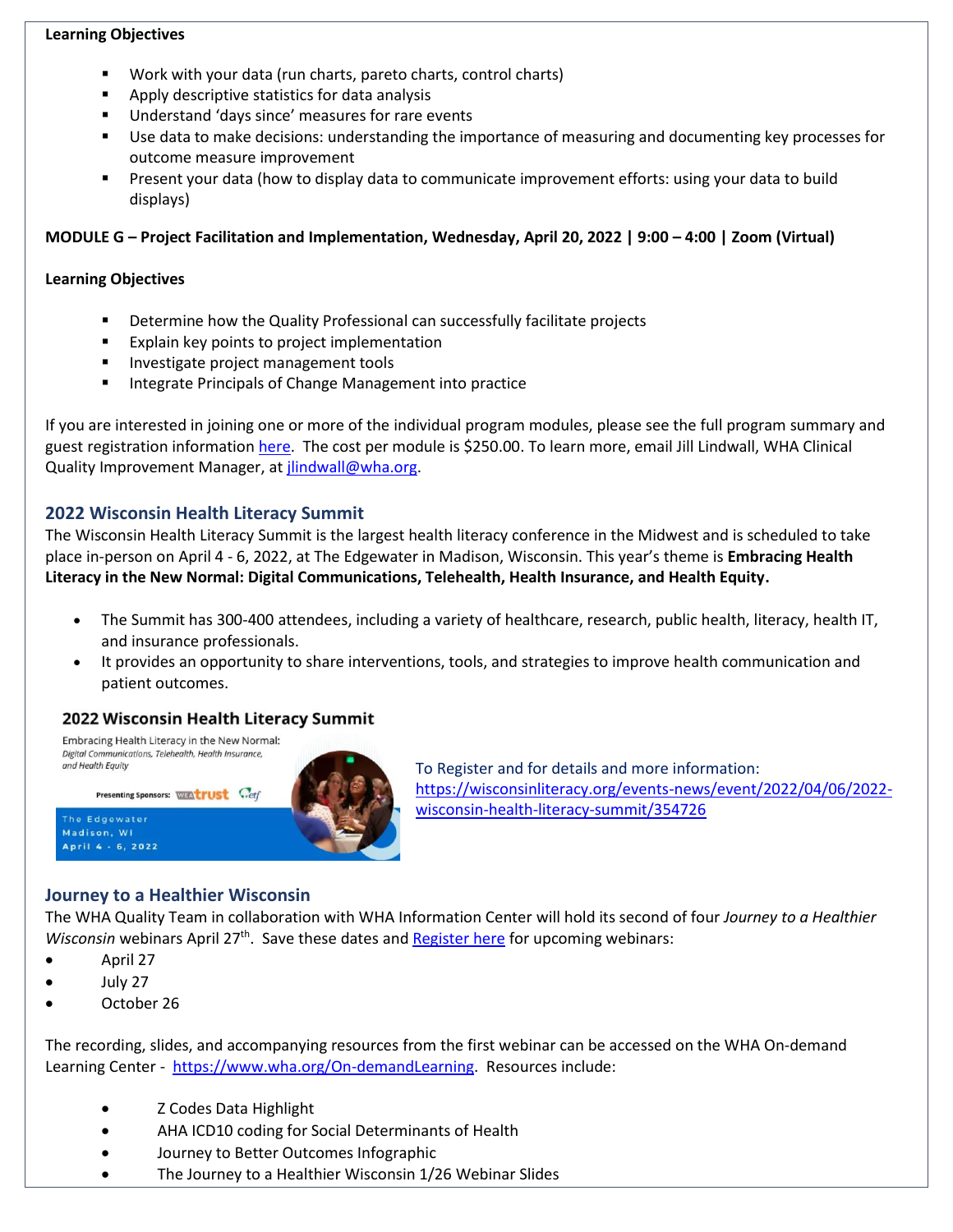• Use of Z Codes - Findings from the Multi State Data Collaboration AHA webinar slides

This series is being offered at no cost to hospital participants.

# **AHA Health Equity Conference**



Registration is now open for American Hospital Association's upcoming **[Accelerating Health Equity Conference.](https://web.cvent.com/event/efb71c93-6768-4141-b8fa-9b54477449b9/summary)** With the theme "Forward on the Journey," the Accelerating Health Equity Conference will convene in person May 10 - 12, 2022, in Cleveland, Ohio. The AHA Community Health Improvement [\(ACHI\)](https://www.healthycommunities.org/) network and the Institute for Diversity and Health Equity [\(IFDHE\)](https://ifdhe.aha.org/), both part of the American Hospital Association, once again are joining forces to advance their

shared mission to close health equity gaps by building strategic hospital-community partnerships and developing and sustaining diversity and inclusion across the field.

For details on the conference and registration click [here.](https://www.aha.org/accelerating-health-equity) Early bird rates are available until April 1.

#### **Coming Soon**

Watch for an invite with registration instructions for our quality initiative **Reducing Readmissions and Connecting to Community Resources Guided by Health Equity and Social Determinants of Health (SDOH)**, running April through August 2022. For details, please see our informational [flyer](http://www.wha.org/Home/Common-PDFs/Reducing-Readmissions-Initiative-Save-the-Date-fly.pdf).



This quality initiative is sponsored in part by the Wisconsin Office of Rural Health and is being offered at no cost.

# **WHA Educational Offerings**

**The CMS Hospital Conditions of Participation (CoPs) 2022, Webinar Series When:** Webinar-Session 1 Wednesday, April 6, 2022 12:00pm – 2:00pm [Register here](https://www.wha.org/AboutWHA/CalendarofEvents/Webinar-Online-Education/CMS-2022)

This five-part webinar series will cover the entire CMS Hospital CoP manual – Appendix A. It is a great way to educate everyone in your hospital on all the sections in the CMS hospital manual especially ones that apply to their department. This program will discuss the most problematic standards and how the hospital can do a gap analysis to assist in compliance with the CoPs. This program will include the 2020 changes and where the gaps continue – absence of interpretive guidelines and survey procedures.

# **Additional Offerings**

#### **Sepsis Alliance Institute Offerings**

**Intellectual Disability and Sepsis: Understanding Disparities and Care Needs webinar**, March 16, 2022. For details and to register follow this [link.](https://sepsis.us2.list-manage.com/track/click?u=909d224c892e0a0d4a712fdc9&id=f551d19ac3&e=b59945e98a)

**Sepsis Alliance Leadership Conference**, April 6, 2022. For details and to register click [here.](https://whova.com/portal/registration/sepsi_202204)